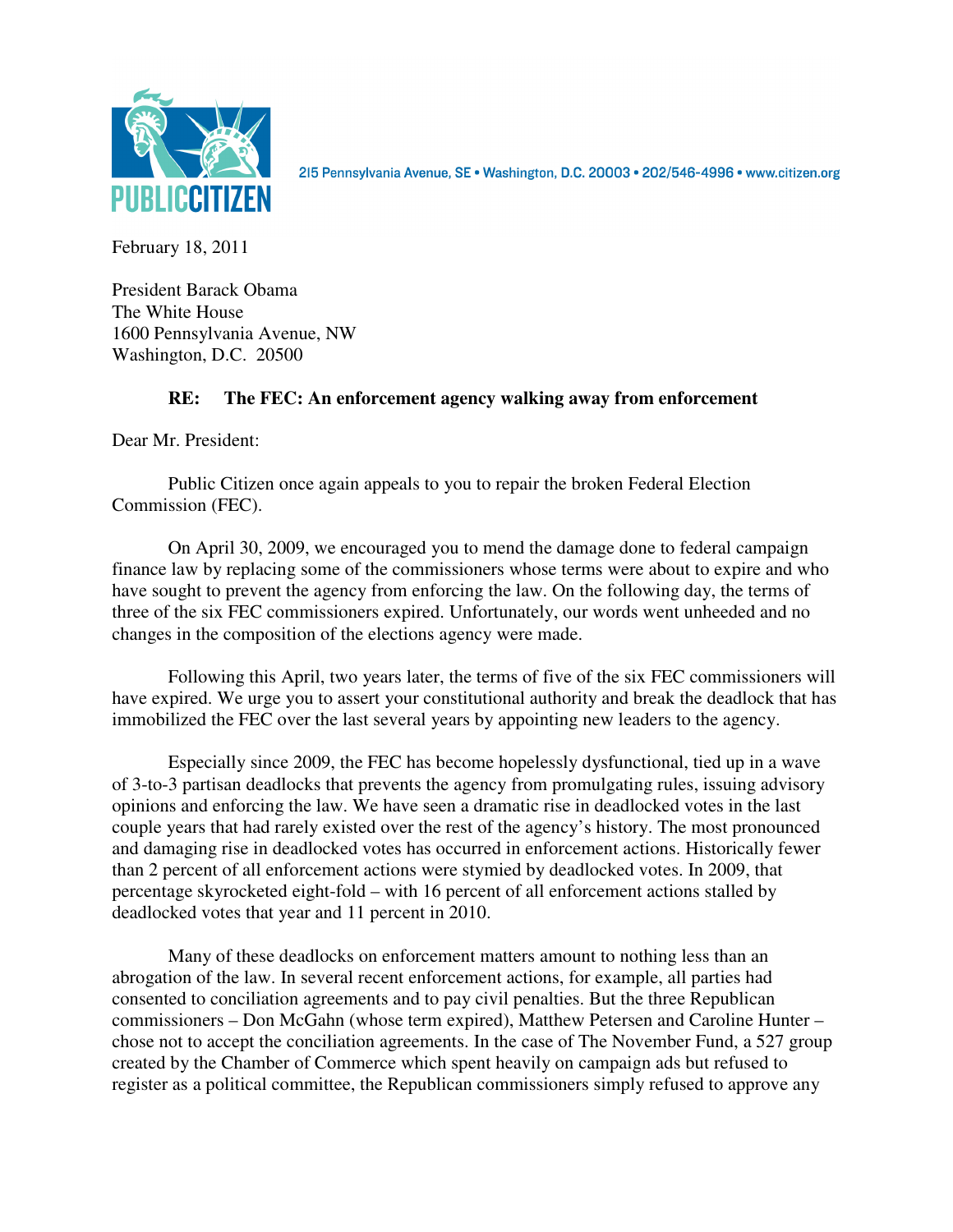enforcement action.<sup>1</sup> In another case in which an aide to the Washington Democratic party admitted to "knowing and willful" embezzlement of campaign funds, the Republican commissioners voted as a bloc to drop the matter. $^2$  In the case of a Democratic congressional candidate who failed to disclose 90 percent of the campaign's donors, the Republican commissioners blocked the plea bargain and returned the civil penalty check to the campaign committee. $3$ 

 These are just a few of the enforcement cases prevented by deadlocked votes. Over the last two years there have been at least 62 enforcement actions blocked by agency deadlocks. The unwillingness of the agency to pursue enforcement actions appears to have given a "green light" to some political operatives to ignore federal election law altogether. In the 2010 election, for example, such groups as the "Commission on Hope, Growth & Opportunity," the "Taxpayer Network" and others appear to have sponsored campaign ads but failed to declare any campaign expenditures, as required by law.

 A principal force behind these deadlocks is Commissioner Don McGahn, who recently issued a 45-page statement of reasons in an effort to justify blocking so many enforcement actions. In the matter of Softer Voices, McGahn argued that the FEC is too strict in enforcing the law and has sowed fear in the regulated community – a charge that runs contrary to the far more common allegation that the agency is too lenient. McGahn coalesced the Republican members of the FEC into a voting bloc committed to reversing established regulations and preventing critical enforcement actions.

 On February 12, 2009, Public Citizen joined with the Brennan Center for Justice, Campaign Legal Center, Common Cause, Democracy 21, League of Women Voters and U.S. PIRG in calling for the Obama Administration to modify the appointment process for the FEC. Under the Constitution, the President appoints members of the Commission, with the advice and consent of the Senate. The letter observed that past presidents have "simply served as a passthrough, receiving names provided by congressional and party leaders, and passing them on to the Senate as nominees for confirmation as FEC commissioners."<sup>4</sup> The result too often has been the appointment of commissioners who adhere to a very truncated view of the law, reflecting the interests of congressional or party leaders rather than the public.

 Public Citizen repeats that call today, asking you take this opportunity to fix the FEC. The Republican bloc on the Commission shows no sign of letting up in its obstructionism. The 2012 elections are just around the corner. It is imperative that these elections be overseen by an elections agency committed to promoting compliance with the law and ensuring full disclosure of money in politics.

As nearly all FEC commissioners are about to exceed their statutory terms, the time is long overdue for the Obama Administration to give due diligence to the agency that is supposed

 $\frac{1}{1}$ In the matter of The November Fund, MUR #5541 (2009).

<sup>2</sup> In the matter of the Washington State Democratic Central Committee, MUR # 5898 (2008).

<sup>3</sup> In the matter of the Committee to Elect Sekhon for Congress, MUR #5957 (2009).

<sup>4</sup> Letter to the Federal Election Commission, Re: Notice 2008-13, Rulemaking on Agency Procedures (Feb. 12, 2009)